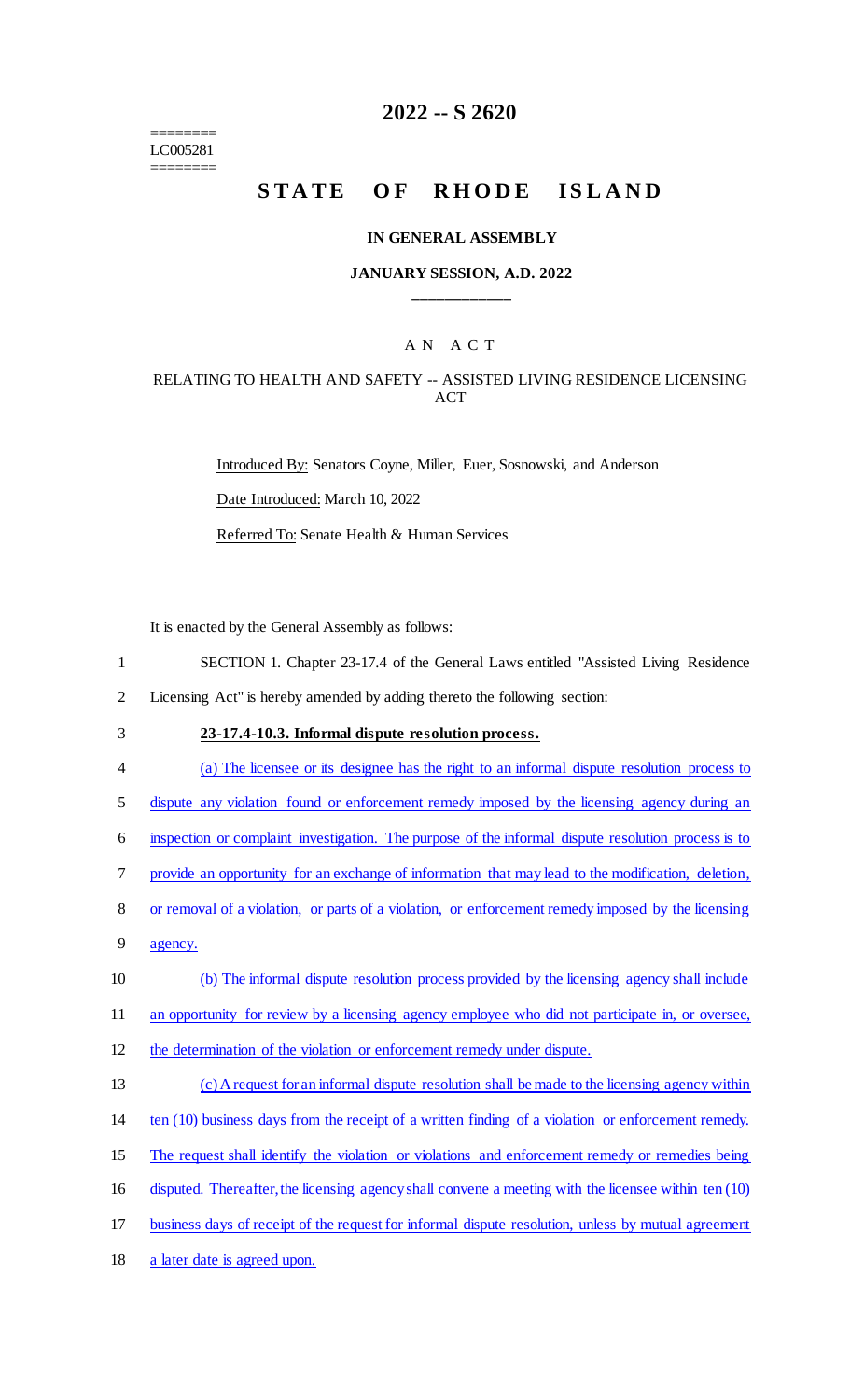- (d) If the licensing agency determines that a violation or enforcement remedy should not 2 be cited or imposed, the licensing agency shall delete the violation or immediately rescind or modify the enforcement remedy. If the licensing agency determines that a violation should have been cited under a different more appropriate regulation, the licensing agency shall revise the report, statement of deficiencies, or enforcement remedy accordingly. Upon request, the licensing agency shall issue a clean copy of the revised report, statement of deficiencies, or notice of enforcement action. (e) The licensee shall submit to the licensing agency, within the time period prescribed by
- the licensing agency, a plan of correction to address any undisputed violations, and including any
- violations that still remain following the informal dispute resolution.
- (f) The licensing agency shall promulgate regulations implementing the informal dispute
- resolution process established in this section no later than January 1, 2023.
- SECTION 2. This act shall take effect upon passage.

#### ======== LC005281 ========